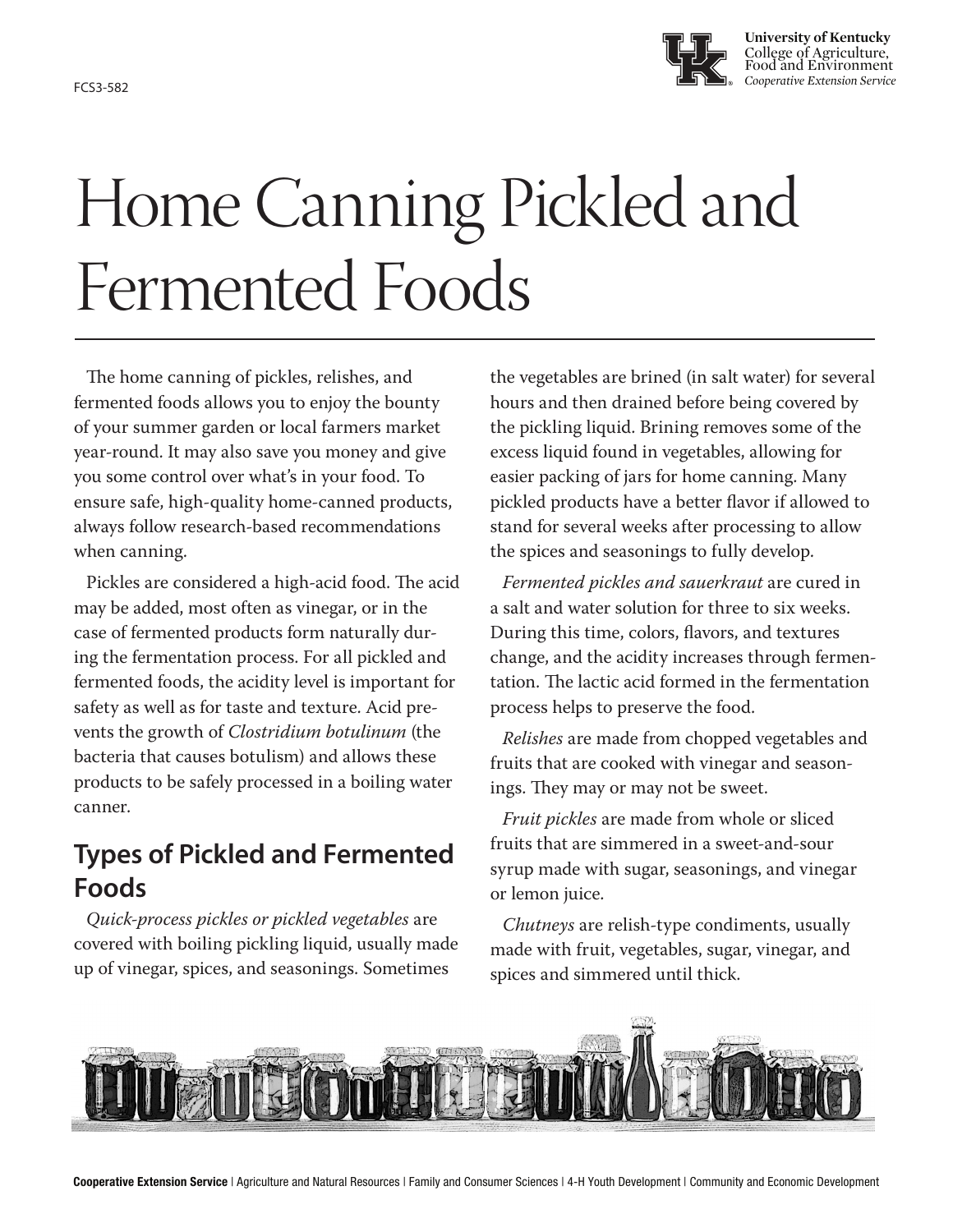#### **Ingredients**

Select fresh, firm fruits and vegetables with no signs of spoilage. Wash them well, especially around the stems. A pickling variety of cucumber instead of table or slicing cucumbers will make for better quality pickles. Be sure to remove and discard a 1⁄16-inch slice from the blossom end of vegetables. The blossoms contain enzymes that can cause product softening.

Use only commercial vinegar that is at least 5 percent acidity in home canning. White distilled vinegar or cider vinegar may be used, depending on the flavor desired. Do not use homemade vinegar, since the acidity level is unknown. Do not dilute the vinegar unless the recipe specifies, because the acidity is needed for a safe product. If a less sour taste is desired, add sugar rather than decrease the vinegar.

Use canning or pickling salt. Table salt contains non-caking agents that may make the brine cloudy. Do not change the salt concentrations in fermented pickles or sauerkraut, because proper fermentation depends on correct proportions of salt and other ingredients. In these products, the salt is necessary for safety. In quick-process pickles made with vinegar, the amount of salt can be safely reduced. However, the quality may be lower, with both flavor and texture different than expected. You may want to make a small quantity first to determine whether you like the result. Salt substitutes contain potassium chloride and may develop a bitter tasting product.

Use white sugar unless the recipe calls for brown. Sugar substitutes are not usually recommended for pickling because heat and storage may cause bitterness or loss of flavor. An alternative is to use a pickle recipe that does not call for sugar and add the sugar substitute before serving. If you plan to use a sugar substitute in pickling, follow recipes that were developed for the specific sugar substitute.

Use fresh whole spices for best quality and flavor. Ground spices may cause the pickles to darken and become cloudy. Pickles will darken less if the whole spices are tied in a spice bag and then removed from the brine before packing the jars.

If good quality ingredients and up-to-date recipes are used, firming agents are not needed for crisp pickles. Soaking cucumbers in ice water for four to five hours before pickling is a safer method. The use of alum is no longer recommended. Food grade pickling lime improves pickle firmness and can be used to soak cucumbers before pickling. However, the excess lime must be removed by repeated soaking and rinsing with fresh water. Failure to reduce the lime may increase the risk of botulism because of the change in acidity. For quick-process pickles, calcium chloride products such as Pickle Crisp® may be added to the filled jars before applying the lids, following the manufacturer's instructions.

#### **Equipment**

A stainless steel saucepan should be used when ingredients such as vinegar, lemon juice, or acid foods are part of the recipe. This prevents leaching of metals into the food and pitting of the pan, which might occur with other metals such as aluminum and cast iron.

When fermenting fresh vegetables, a one-gallon container is needed for each five pounds of vegetables. A five-gallon stone crock is ideal for fermenting 25 pounds of fresh cabbage or cucumbers. A glass or food-grade plastic container can be substituted for a stone crock. Other one- to threegallon non-food-grade plastic containers may be used, if lined with a clean food-grade plastic bag.

Be sure that foods contact only food-grade plastics. Do not use garbage bags or trash liners.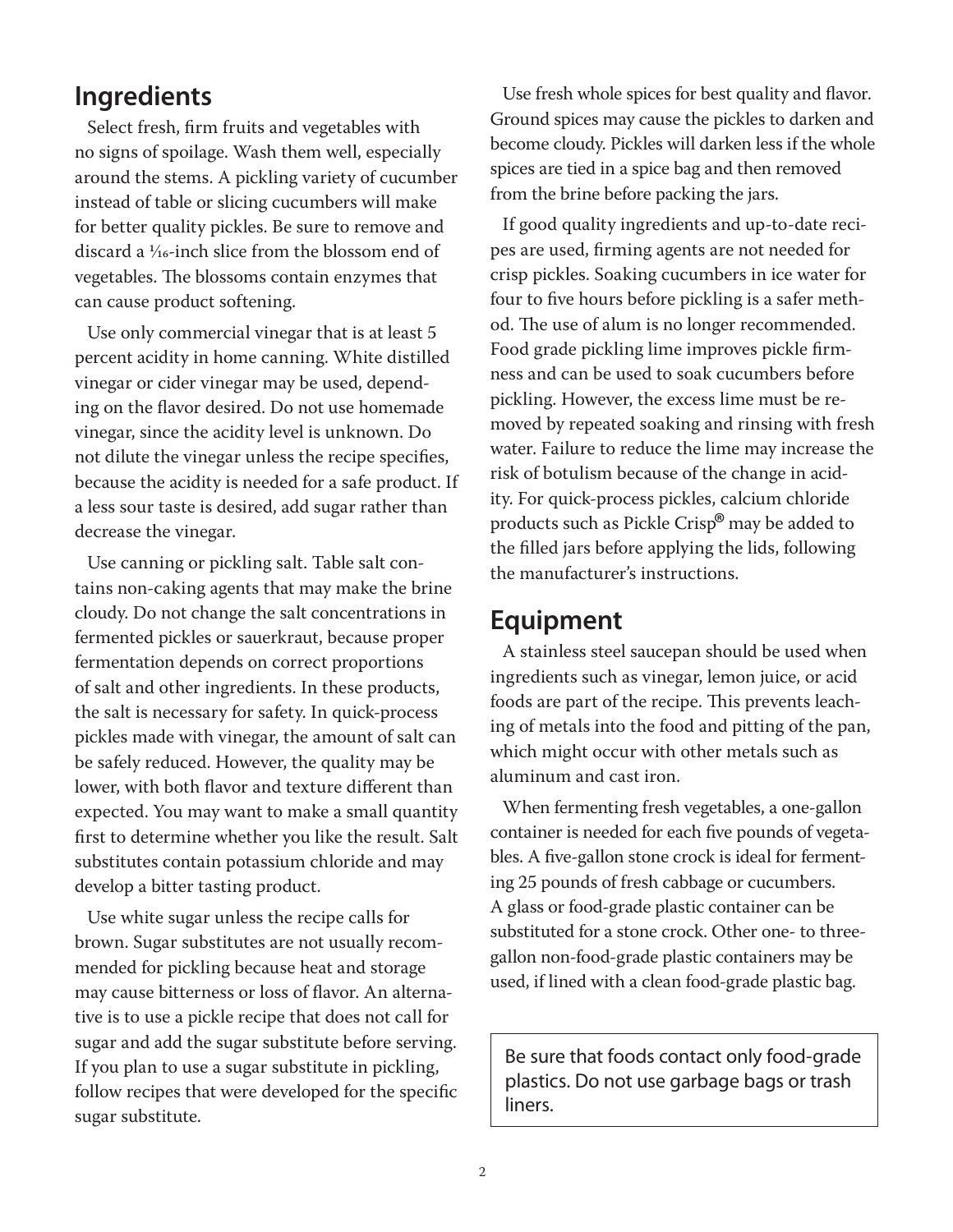Vegetables must be kept one to two inches under the brine when fermenting. To weigh the vegetables down, use a dinner plate or glass pie plate that will just fit inside the container. Weigh the plate down with two or three sealed quart jars filled with water or a large, sealed plastic bag containing three quarts of water and four and onehalf tablespoons of salt. Cover the container with a clean, heavy towel to help prevent contamination from insects and molds while the vegetables are fermenting. All equipment must be washed in hot soapy water and rinsed well with very hot water before use.

### **Safety**

When home canning pickles and fermented foods, use only research-based, tested recipes. Do not change the proportions of vinegar, water, vegetables, or fruit given in a recipe. All pickles and fermented foods must be processed to destroy yeasts, molds, and spoilage bacteria. Processing also inactivates enzymes that could affect the color, flavor, and texture of the final product.

**Altitude affects processing times and pressures.** The processing times given in this publication are based on canning at or below 1,000 feet above sea level. If you

live at an altitude greater than 1,000 feet, please consult the website for the National Center for Home Food Preservation located at http://nchfp.uga.edu.

**For more information on safe home canning, please see** *Home Canning Basics* **(FCS3-578).**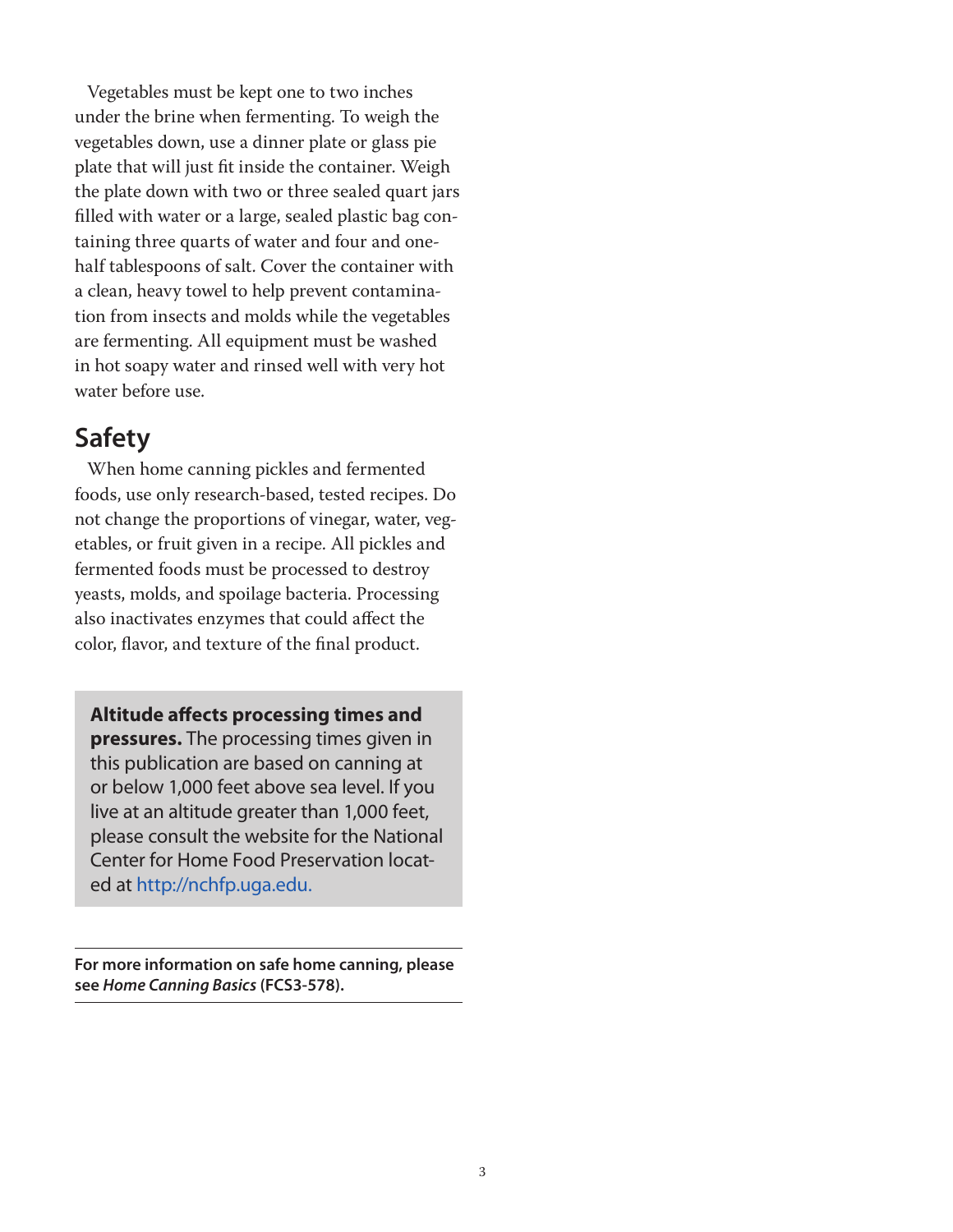### **Step-By-Step Canning**

### *Boiling Water Method*

- 1. Assemble all equipment and utensils.
- 2. Visually examine jars, lids and bands for defects. Wash in hot, soapy water and rinse well. Place the jars in simmering water to keep hot until filled. Dry the bands and set aside. Follow the manufacturer's instructions for preparing the lids. Many no longer require preheating before use. Do not boil the lids.
- 3. Fill the boiling water canner half full of clean warm water. Center the canner over the burner and preheat the water to 180°F. Begin preparing the recipe while the water is preheating. The water will begin to boil in about 20 to 30 minutes.
- 4. Use top-quality ingredients; wash fresh produce well. Prepare the recipe, following the directions given.
- 5. Fill the hot jars, leaving the headspace specified in the recipe. Remove air bubbles and adjust headspace, if necessary. Wipe jar rims with a dampened clean paper towel. Center lids on jars and apply bands fingertip tight. Do not over tighten.
- 6. Load filled jars into the canner, using a jar lifter. Keep jars upright at all times. Add boiling water to cover the jars by 1 to 2 inches. Turn the heat up so the water boils vigorously and place the lid on the canner.
- 7. Begin timing the process when the water has reached a full boil. Set a timer for the total number of minutes indicated in the recipe. The water must remain at a boil for the whole processing time. Add boiling water, if necessary, to keep the water level at least 1 inch above the jar tops.
- 8. When the processing time specified in the recipe is complete, turn off the heat and remove the canner lid. Wait 5 minutes before removing jars.
- 9. Remove jars from canner, keeping them upright. Carefully place them onto a towel, leaving a 1-inch space between the jars for proper cooling.
- 10. After 12 to 24 hours, test seals and remove bands.
- 11. Wash outside of jars and lid surfaces. Label and store sealed jars in a cool, dark, dry place for up to two years.
- 12. Enjoy your very own pickled products.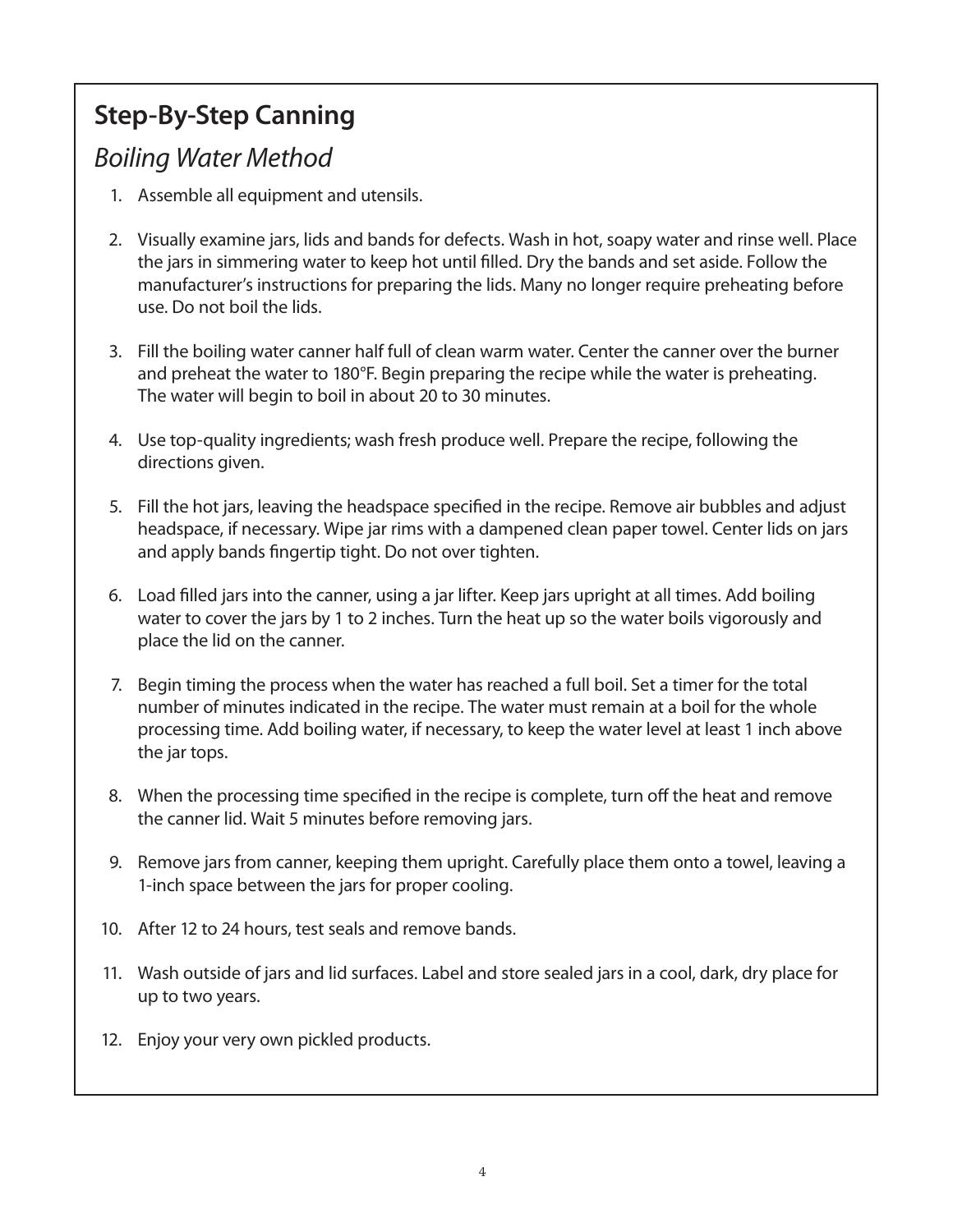# Recipes for Beginners

## **Kosher-Style Dills**

#### *Ingredients*

- 30 to 36 pickling cucumbers, 3 to 4 inches long, blossom ends removed, ¼ inch of stem left attached
- 3 cups vinegar
- 3 cups water
- 6 tablespoons canning or pickling salt
- 7 heads fresh or dried dill
- 4 to 7 garlic cloves, sliced
- 3½ teaspoons mustard seed

#### *Directions*

- Combine vinegar, water, and salt in a large saucepan. Bring to a boil.
- Place  $\frac{1}{2}$  head of dill,  $\frac{1}{2}$  to 1 clove sliced garlic, and  $\frac{1}{2}$  teaspoon mustard seed in the bottom of each hot pint jar.
- Pack cucumbers into hot jars. When the jars are half-filled with cucumbers, add remaining  $\frac{1}{2}$ head dill to each jar. Finish packing cucumbers into the jars, leaving ½-inch headspace.
- Ladle boiling brine over cucumbers, leaving ½-inch headspace.
- Remove air bubbles and adjust headspace if needed. Wipe jar rims with a dampened clean paper towel; apply two-piece metal caps.
- Process pint jars 10 minutes in a boiling water canner.
- Pickles will shrivel after processing. They will later plump in sealed jar.

#### *Yield:* about 6 to 7 pint jars

*Nutritional Analysis (½ cup)*: 35 calories, 0 g fat, 6 g carbohydrate, 2 g protein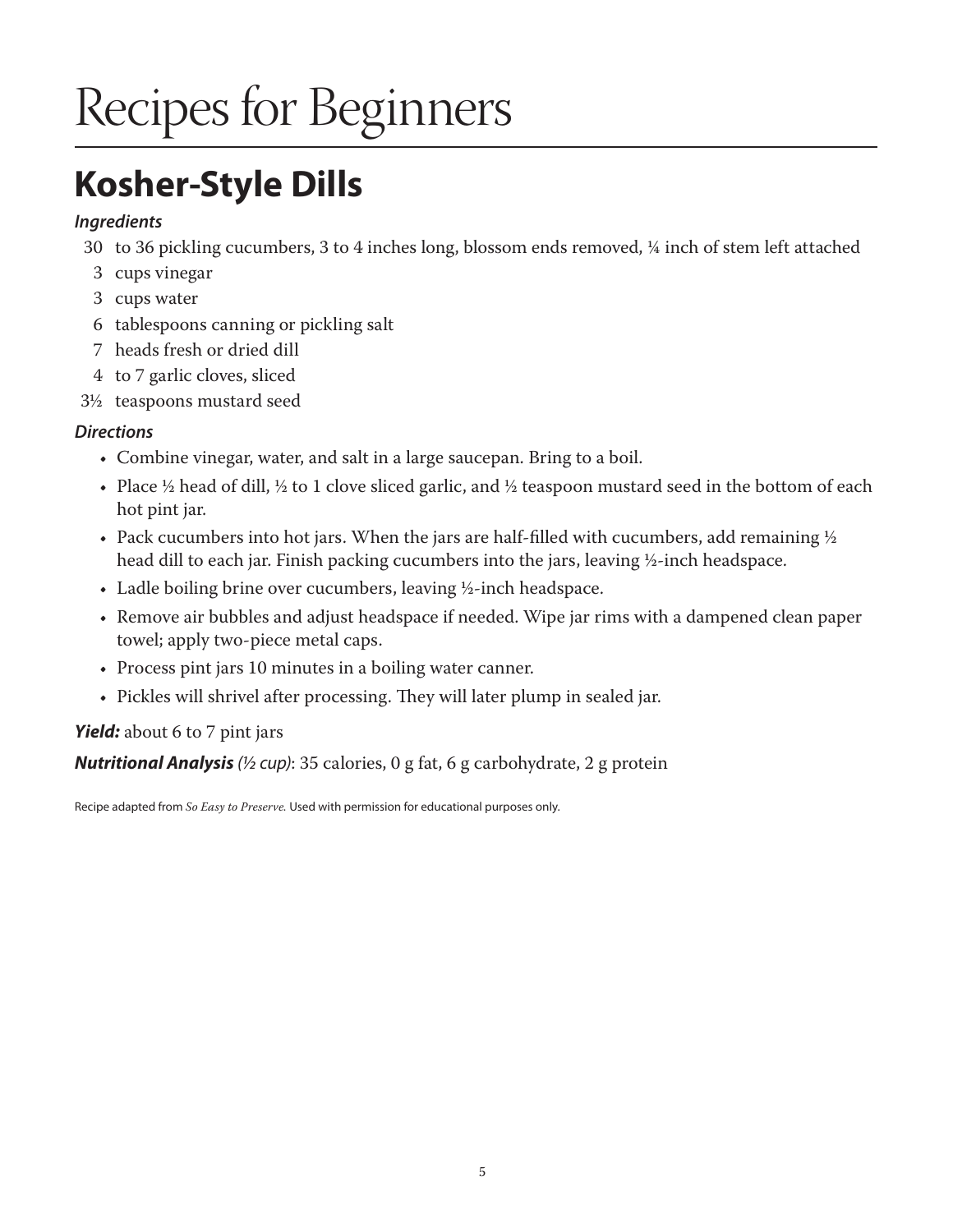# Recipes for Beginners

## **Bread and Butter Pickles**

#### *Ingredients*

- 6 pounds 4- to 5-inch pickling cucumbers, blossom ends removed, cut into  $\frac{3}{16}$ -inch slices
- 8 cups thinly sliced onions (about 3 pounds)
- $\frac{1}{2}$  cup canning or pickling salt
- 4 cups vinegar
- 4½ cups sugar
	- 2 tablespoons mustard seed
- 1½ tablespoons celery seed
	- 1 tablespoon ground turmeric

#### *Directions*

- Combine cucumber and onion slices in a large bowl. Add salt. Cover with 2 inches crushed or cubed ice. Refrigerate 3 to 4 hours, adding more ice as needed. Drain.
- Combine remaining ingredients in a large saucepan. Boil 10 minutes.
- Add drained cucumbers and onions and slowly reheat to boiling.
- Pack hot pickles and liquid into hot pint or quart jars, leaving ½-inch headspace.
- Remove air bubbles and adjust headspace if needed. Wipe jar rims with a dampened clean paper towel; apply two-piece metal caps.
- Process pint or quart jars 10 minutes in a boiling water canner.
- After processing and cooling, jars should be stored 4 to 5 weeks to develop ideal flavor.

*Yield:* about 8 pint jars or 4 quart jars

*Nutritional Analysis (½ cup)*: 130 calories, 0 g fat, 33 g carbohydrate, 1 g protein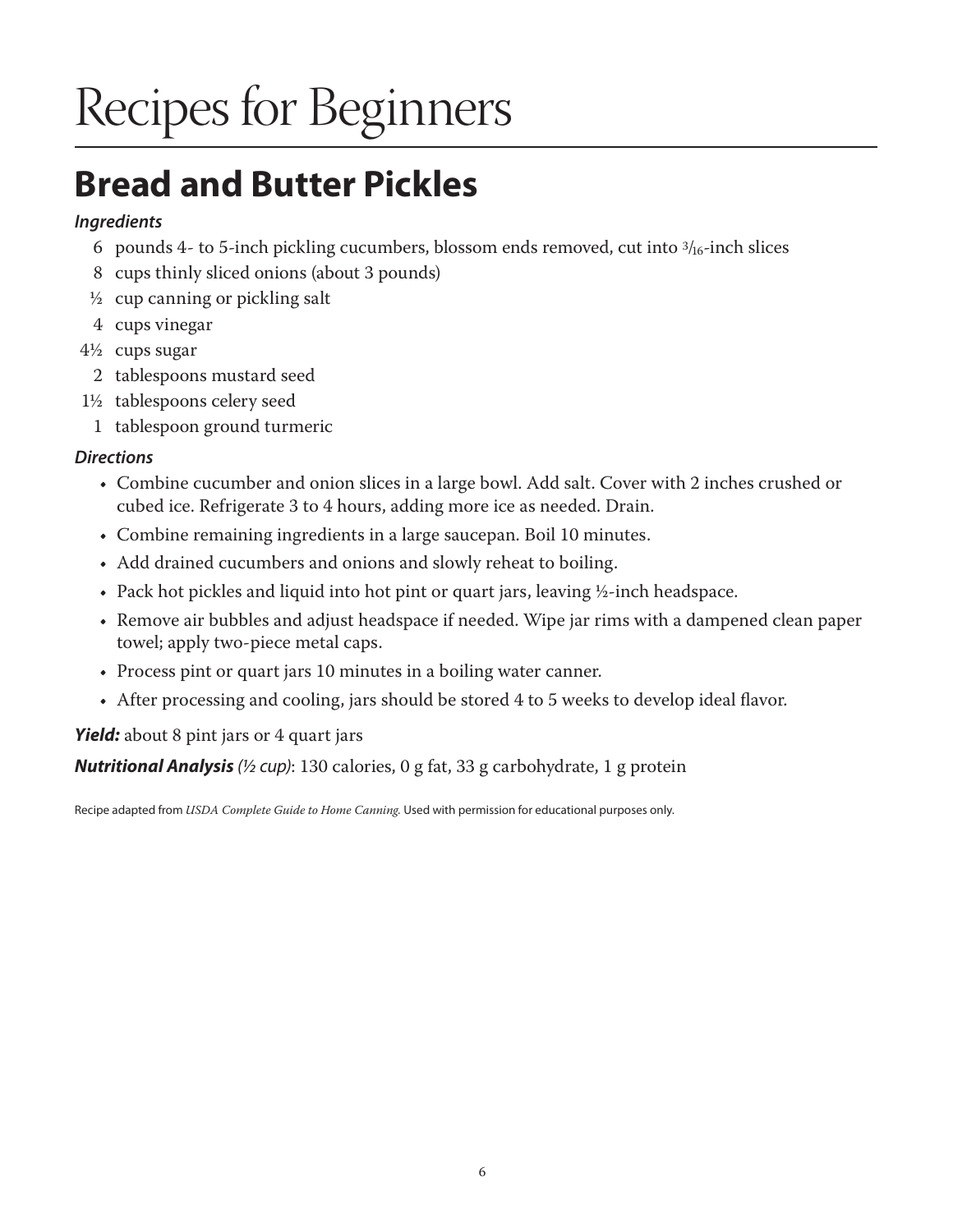# Recipes for Beginners

### **Okra Dill Pickles**

#### *Ingredients*

- 7 pounds small okra pods, trimmed
- 8 or 9 garlic cloves
- 2/3 cup canning or pickling salt
- 4 teaspoons dill seed
- 6 small hot peppers, whole
- 6 cups water
- 6 cups vinegar

#### *Directions*

- Fill hot pint jars firmly with whole okra, leaving ½-inch headspace. Place 1 garlic clove in each jar.
- Combine salt, dill seed, hot peppers, water, and vinegar in a large saucepan and bring to a boil.
- Pour hot liquid over okra, leaving ½-inch headspace.
- Remove air bubbles and adjust headspace if needed. Wipe jar rims with a dampened clean paper towel; apply two-piece metal caps.
- Process pint jars 10 minutes in a boiling water canner.

#### *Yield:* about 8 or 9 pint jars

#### *Nutritional Analysis (½ cup)*: 40 calories, 0 g fat, 8 g carbohydrate, 2 g protein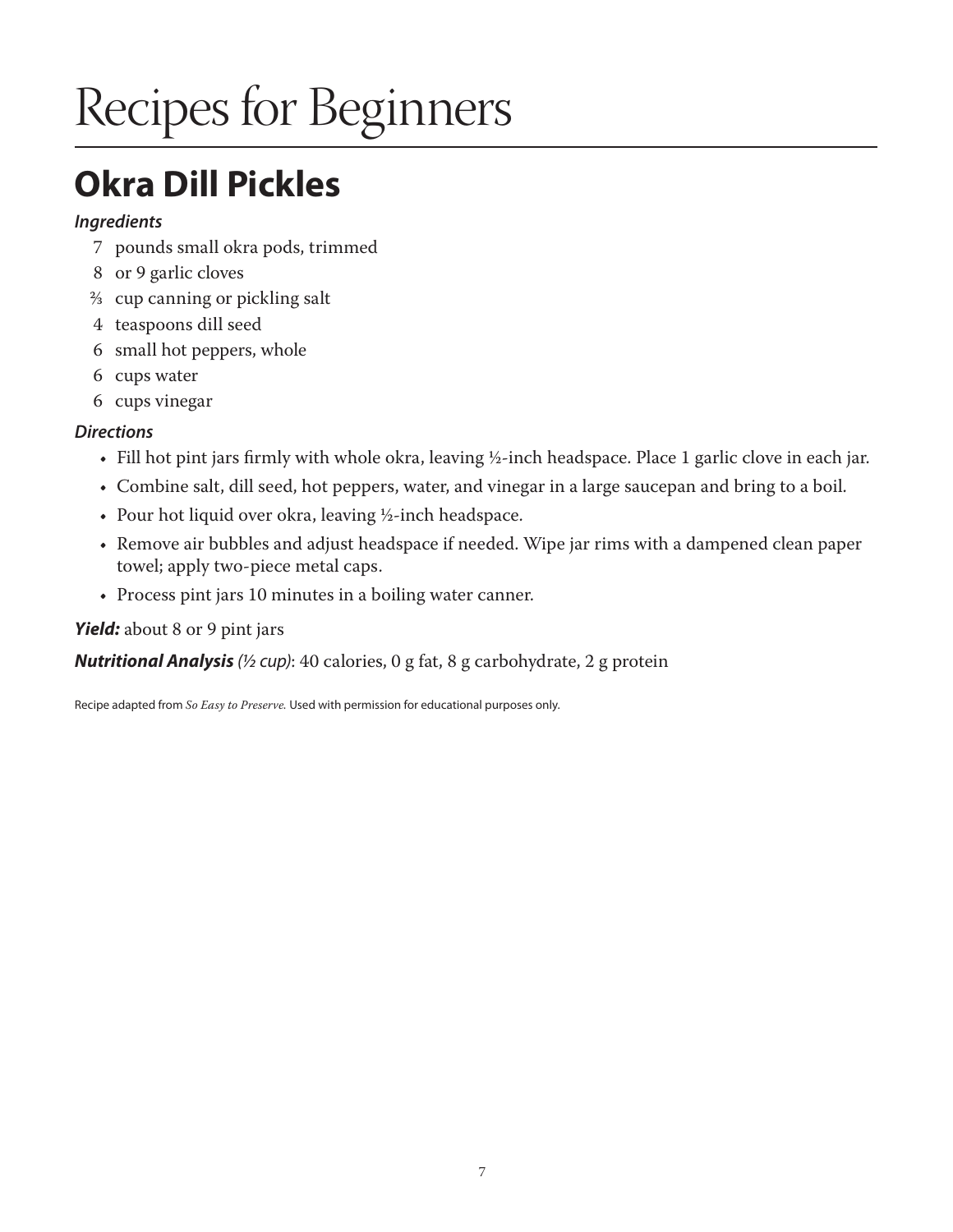## **Pickle Relish**

#### *Ingredients*

- 3 quarts chopped cucumbers
- 3 cups chopped sweet green peppers
- 3 cups chopped sweet red peppers
- 1 cup chopped onions
- 3/4 cup canning or pickling salt
- 4 cups ice
- 8 cups water
- 2 cups sugar
- 4 teaspoons mustard seed
- 4 teaspoons ground turmeric
- 4 teaspoons whole allspice
- 4 teaspoons whole cloves
- 6 cups vinegar

#### *Directions*

- Combine ice and water in a large bowl. Add cucumbers, peppers, onions, and salt. Let stand 4 hours. Drain. Cover vegetables with fresh ice water and let stand for another hour. Drain again.
- Combine sugar and vinegar in a large saucepan. Tie spices in a spice bag and add to saucepan. Heat to boiling and pour mixture over vegetables. Cover and refrigerate mixture 24 hours.
- Heat relish mixture to boiling.
- Pack hot relish into hot pint or half-pint jars, leaving ½-inch headspace.
- Remove air bubbles and adjust headspace if needed. Wipe jar rims with a dampened clean paper towel; apply two-piece metal caps.
- Process pint or half-pint jars 10 minutes in a boiling water canner.

*Yield:* about 9 pint jars or 18 half-pint jars

*Nutritional Analysis (1 tablespoon)*: 10 calories, 0 g fat, 2 g carbohydrate, 0 g protein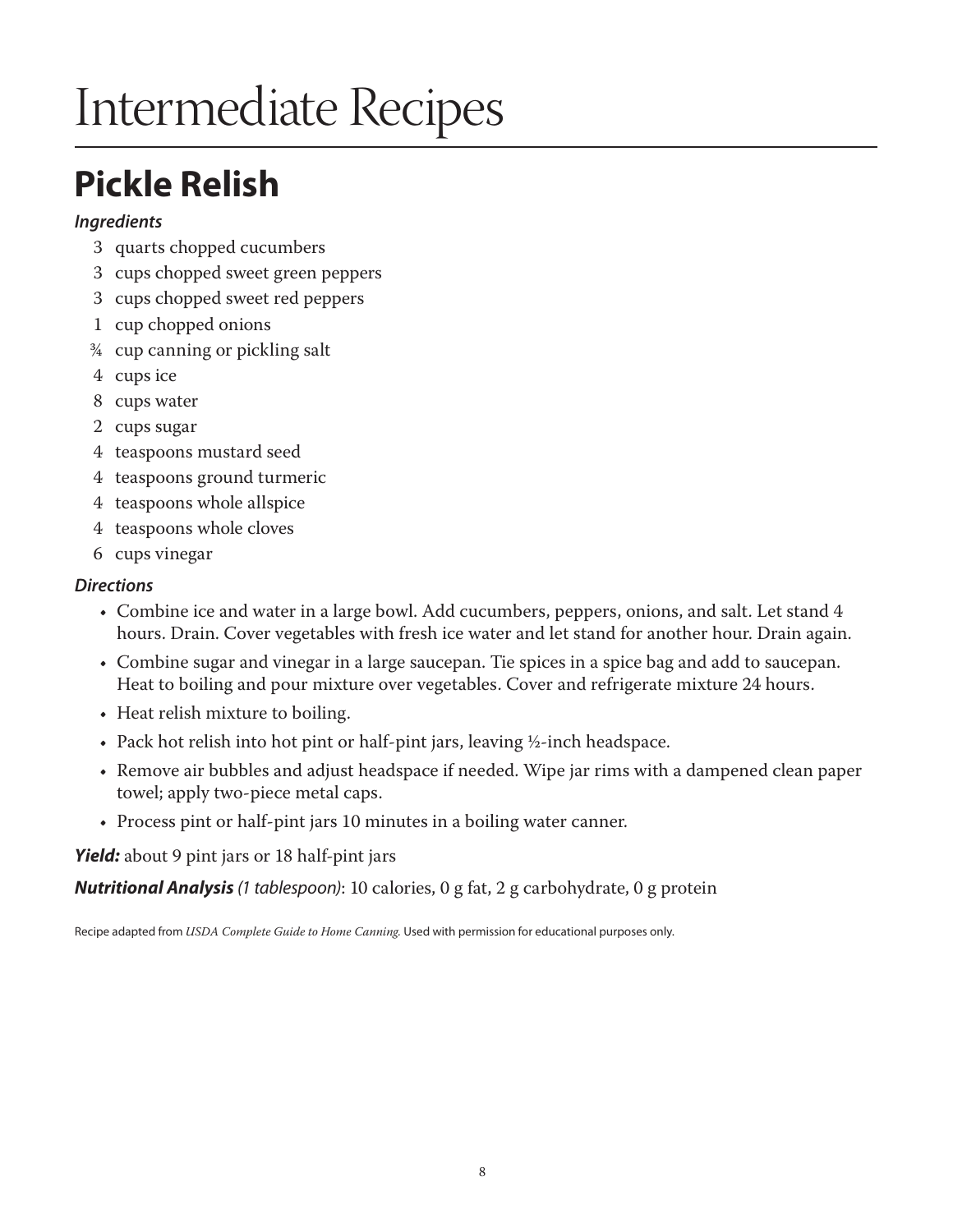### **Sweet Pickle Rings**

#### *Ingredients*

4 pounds 3- to 4-inch cucumbers (almost 3 quarts), 1/8-inch slice removed from each end, cut into ¼-inch slices

#### **Canning syrup**

- 3 cups vinegar
- 4 cups sugar
- 1 tablespoon whole allspice
- 1 tablespoon celery seed

#### **Brining solution**

- 1 quart vinegar
- ½ cup sugar
- 3 tablespoons canning or pickling salt
- 1 tablespoon mustard seed
- 3 cinnamon sticks

#### *Directions*

- Combine all ingredients for canning syrup in a large saucepan and heat just to boiling. Keep syrup hot until used.
- In another large saucepan, mix the ingredients for the brining solution. Add the sliced cucumbers, cover, and simmer until the cucumbers change color from bright to dull green (about 5 to 7 minutes). Cucumbers should not get soft. Drain the cucumber slices and discard the brining solution.
- Pack hot cucumber slices into hot pint jars, leaving ½-inch headspace. Cover with hot canning syrup, leaving ½-inch headspace.
- Remove air bubbles and adjust headspace if needed. Wipe jar rims with a dampened clean paper towel; apply two-piece metal caps.
- Process pint jars 10 minutes in a boiling water canner.

#### *Yield:* about 5 to 6 pint jars

*Nutritional Analysis (½ cup)*: 100 calories, 0 g fat, 28 g carbohydrate, 1 g protein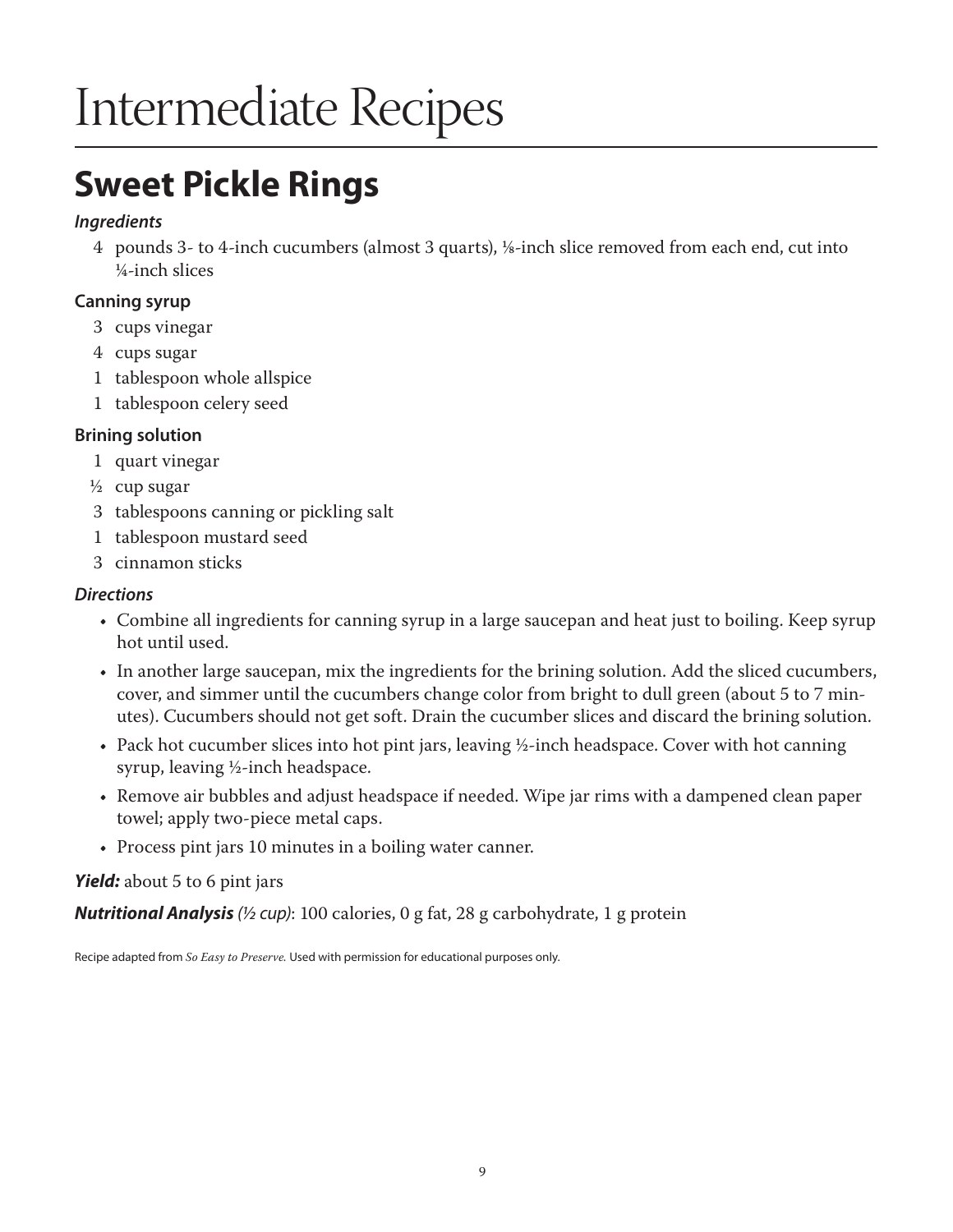### **Pickled Beets**

#### *Ingredients*

- 7 pounds 2- to 2½-inch diameter beets
- 4 cups vinegar
- 1½ teaspoons canning or pickling salt
	- 2 cups sugar
	- 2 cups water
	- 2 cinnamon sticks
- 12 whole cloves
- 4 to 6 onions (2- to 2½-inch diameter), thinly sliced (optional)

#### *Directions*

- Trim off beet tops, leaving 1 inch of stem and roots to prevent bleeding of color. Sort for size. Cover similar sizes together with boiling water and cook until tender (about 25 to 30 minutes). **Caution: Drain and discard cooking liquid.** Cool beets. Trim off roots and stems and slip off skins. Slice into ¼-inch slices.
- Combine vinegar, salt, sugar, and fresh water in a large saucepan. Tie cinnamon sticks and cloves in spice bag and add to vinegar mixture. Bring to a boil. Add beets and onions. Simmer 5 minutes. Remove spice bag.
- Fill hot pint or quart jars with hot beets and onions, leaving ½-inch headspace. Ladle hot vinegar solution over beets and onions, leaving ½-inch headspace.
- Remove air bubbles and adjust headspace if needed. Wipe jar rims with a dampened clean paper towel; apply two-piece metal caps.
- Process pint or quart jars 30 minutes in a boiling water canner.

*Yield:* about 8 pint jars or 4 quart jars

*Nutritional Analysis (½ cup)*: 70 calories, 0 g fat, 17 g carbohydrate, 1 g protein

**Variation:** For pickled whole baby beets, follow above directions but use beets that are no more than 1 to 1½ inches in diameter. Pack whole after cooking, trimming, and peeling; do not slice. Onions may be omitted.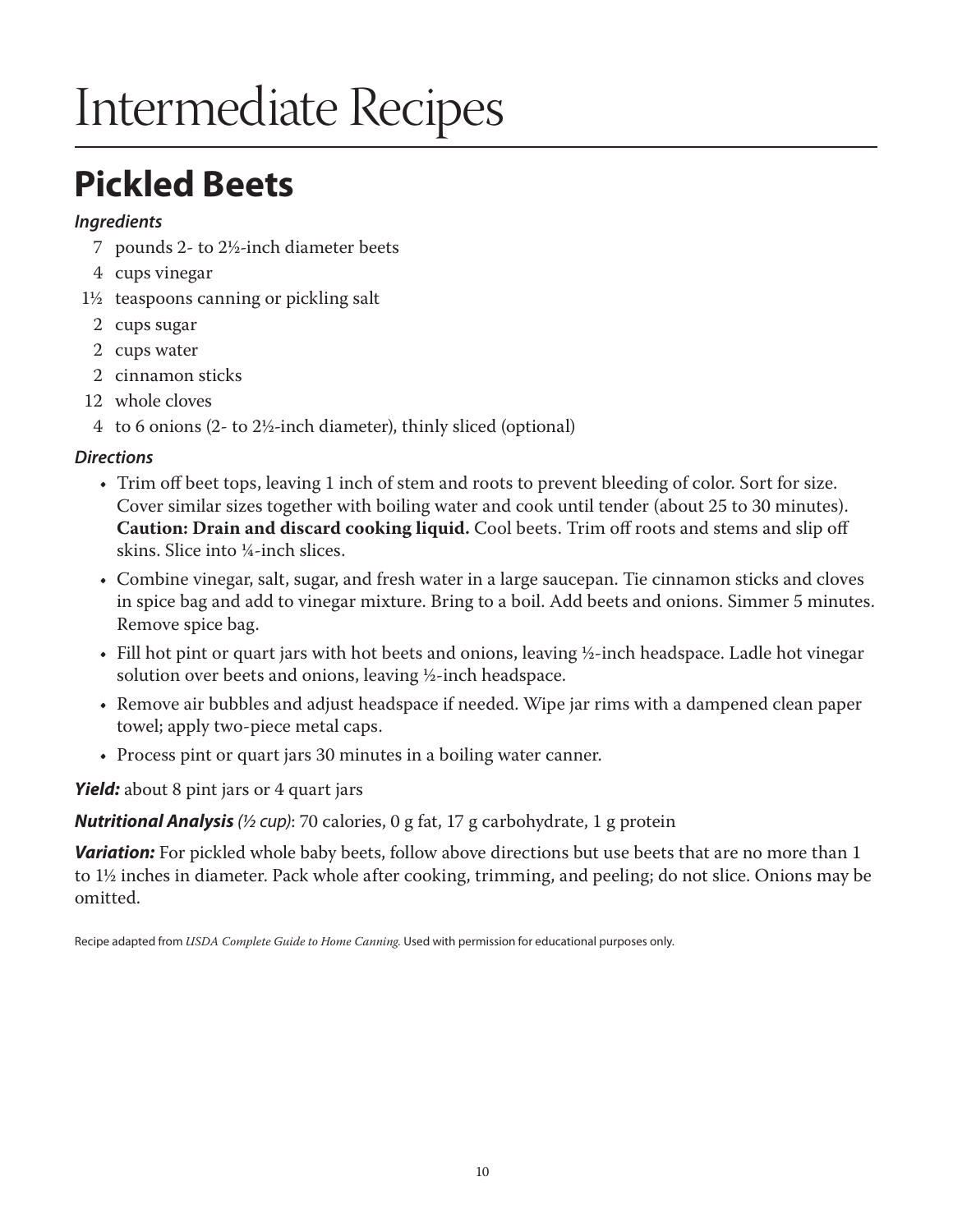## **Spiced Apple Rings**

#### *Ingredients*

- 12 pounds firm tart apples (maximum diameter, 2½ inches)
- 12 cups sugar
- 6 cups water
- 1¼ cups vinegar
- 3 tablespoons whole cloves
- ¾ cup red hot cinnamon candies, or 8 cinnamon sticks plus 1 teaspoon red food coloring (optional) ascorbic acid for anti-darkening solution (1 teaspoon or 3000 mg per gallon of water; or as directed on package for commercial mixture)

#### *Directions*

- Prepare apples: To prevent discoloration, peel and core one apple at a time. Immediately cut crosswise into ½-inch rings and immerse in anti-darkening solution.
- Combine sugar, water, vinegar, cloves, and cinnamon candies (or cinnamon sticks and food coloring) in a large saucepan. Heat to boiling, stirring constantly. Simmer 3 minutes.
- Remove apples from anti-darkening solution and drain well. Add to hot syrup and cook 5 minutes.
- Fill hot pint or half-pint jars (preferably wide-mouth) with hot apple rings, leaving ½-inch headspace. Ladle hot syrup over apples, leaving ½-inch headspace.
- Remove air bubbles and adjust headspace if needed. Wipe jar rims with a dampened clean paper towel; apply two-piece metal caps.
- Process pint or half-pint jars 10 minutes in a boiling water canner.

*Yield:* about 8 or 9 pint jars or 16 to 18 half-pint jars

*Nutritional Analysis (½ cup)*: 250 calories, 0 g fat, 71 g carbohydrate, 0 g protein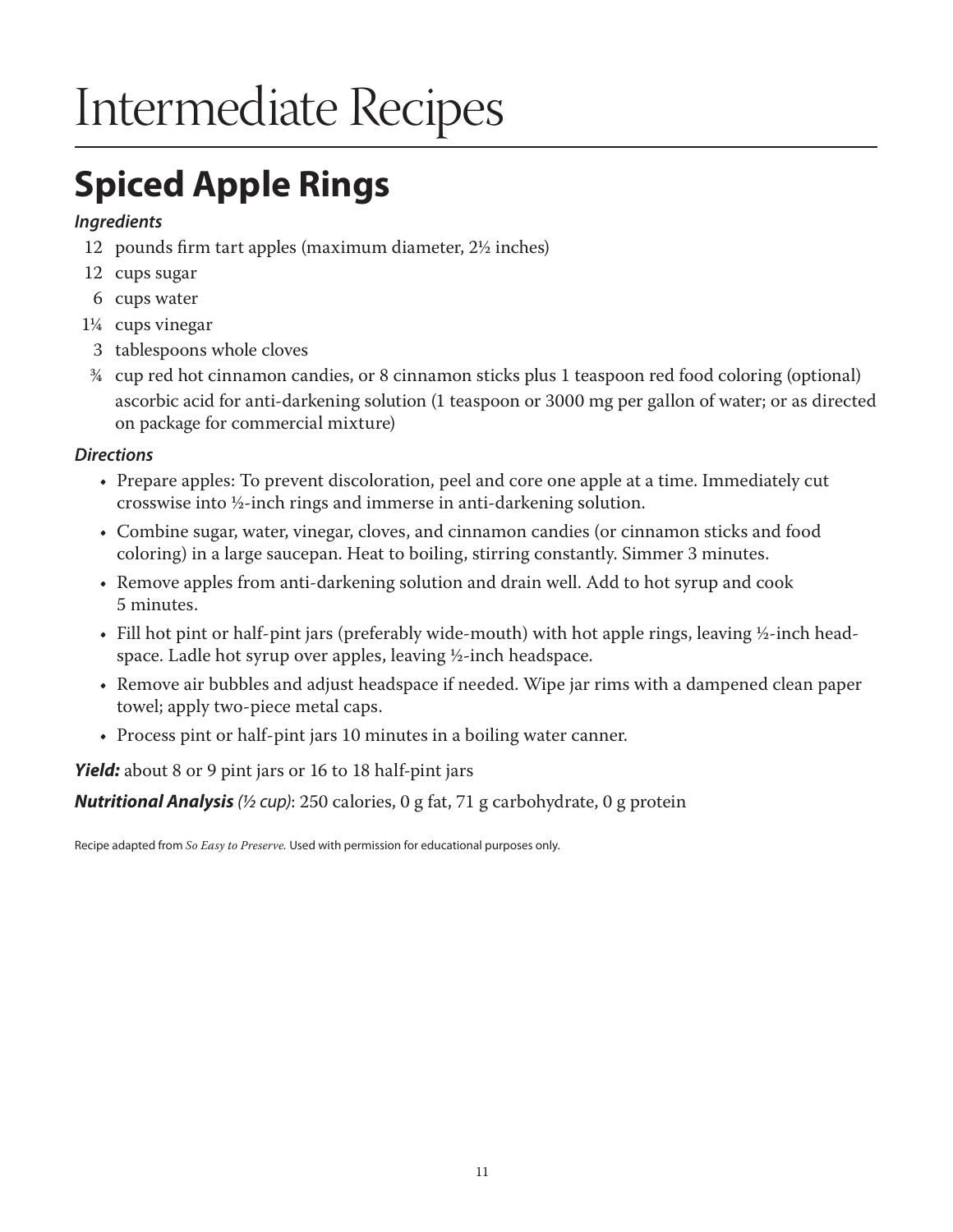## **Tomato-Apple Chutney**

#### *Ingredients*

- 3 quarts peeled, chopped tomatoes (about 6 pounds)
- 3 quarts peeled, cored, chopped apples (about 5 pounds)
- 2 cups seedless white raisins
- 2 cups chopped onion
- 1 cup chopped green bell pepper
- 2 pounds brown sugar
- 1 quart vinegar
- 4 teaspoons canning or pickling salt
- 1 teaspoon ground ginger
- ¼ cup whole mixed pickling spice, tied in spice bag

#### *Directions*

- Combine all ingredients in a large saucepan. Bring to a boil. Boil gently, stirring frequently, until mixture is thickened and reduced about one half in volume (about 1 hour). Remove spice bag.
- Ladle boiling hot chutney into hot pint jars, leaving ½-inch headspace.
- Remove air bubbles and adjust headspace if needed. Wipe jar rims with a dampened clean paper towel; apply two-piece metal caps.
- Process pint jars 10 minutes in a boiling water canner.

#### *Yield:* about 7 or 8 pint jars

*Nutritional Analysis (1 tablespoon)*: 25 calories, 0 g fat, 6 g carbohydrate, 0 g protein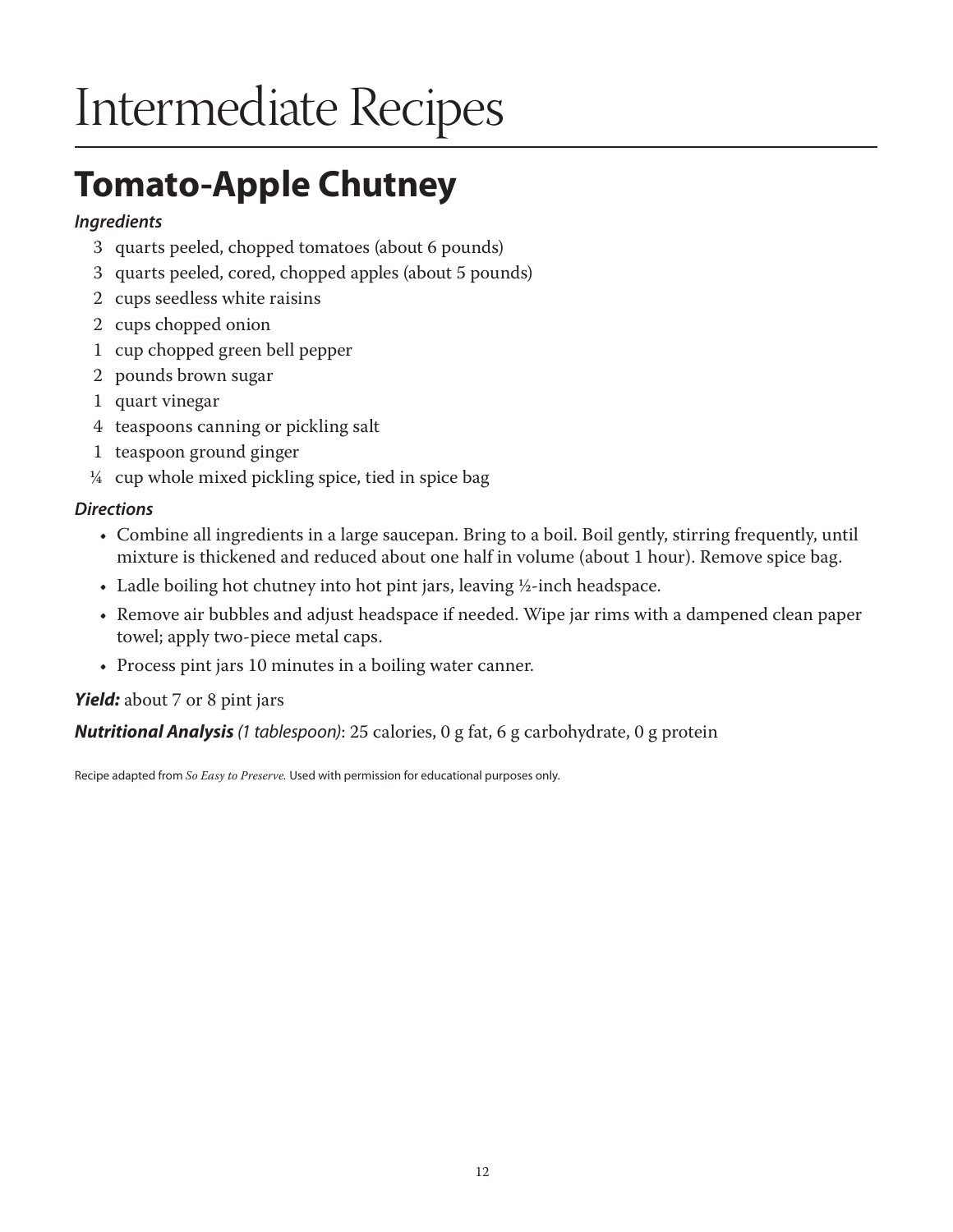### **Pickled Peppers**

#### *Ingredients*

- 4 pounds hot long red, green, or yellow peppers (Hungarian, banana, chili, or jalapeño)
- 3 pounds sweet red and green peppers, mixed
- 5 cups vinegar
- 1 cup water
- 4 teaspoons canning or pickling salt
- 2 tablespoons sugar
- 2 cloves garlic

#### *Directions*

- Prepare hot and sweet peppers: If small peppers are left whole, slash 2 to 4 slits in each. To remove the skins of tough-skinned peppers, blanch in boiling water or blister in order to peel. To blister, place peppers in a hot oven (400°F) or broiler for 6 to 8 minutes or until skins blister. Allow to cool. Place in a pan and cover with a damp cloth. After several minutes, peel peppers. Quarter large peppers. Flatten small peppers if left whole.
- Combine remaining ingredients in a large saucepan. Bring to a boil. Reduce heat and simmer 10 minutes. Remove garlic cloves.
- Pack peppers into hot pint or half-pint jars, leaving ½-inch headspace.
- Ladle hot liquid over peppers, leaving ½-inch headspace.
- Remove air bubbles and adjust headspace if needed. Wipe jar rims with a dampened clean paper towel; apply two-piece metal caps.
- Process pint or half-pint jars10 minutes in a boiling water canner.

*Yield:* about 9 pint jars or 18 half-pint jars

*Nutritional Analysis (½ cup)*: 35 calories, 0 g fat, 6 g carbohydrate, 1 g protein

Recipe adapted from *So Easy to Preserve.* Used with permission for educational purposes only.

**Caution:** When cutting or seeding hot peppers, wear plastic or rubber gloves to prevent hands from being burned. Do not touch your face or eyes.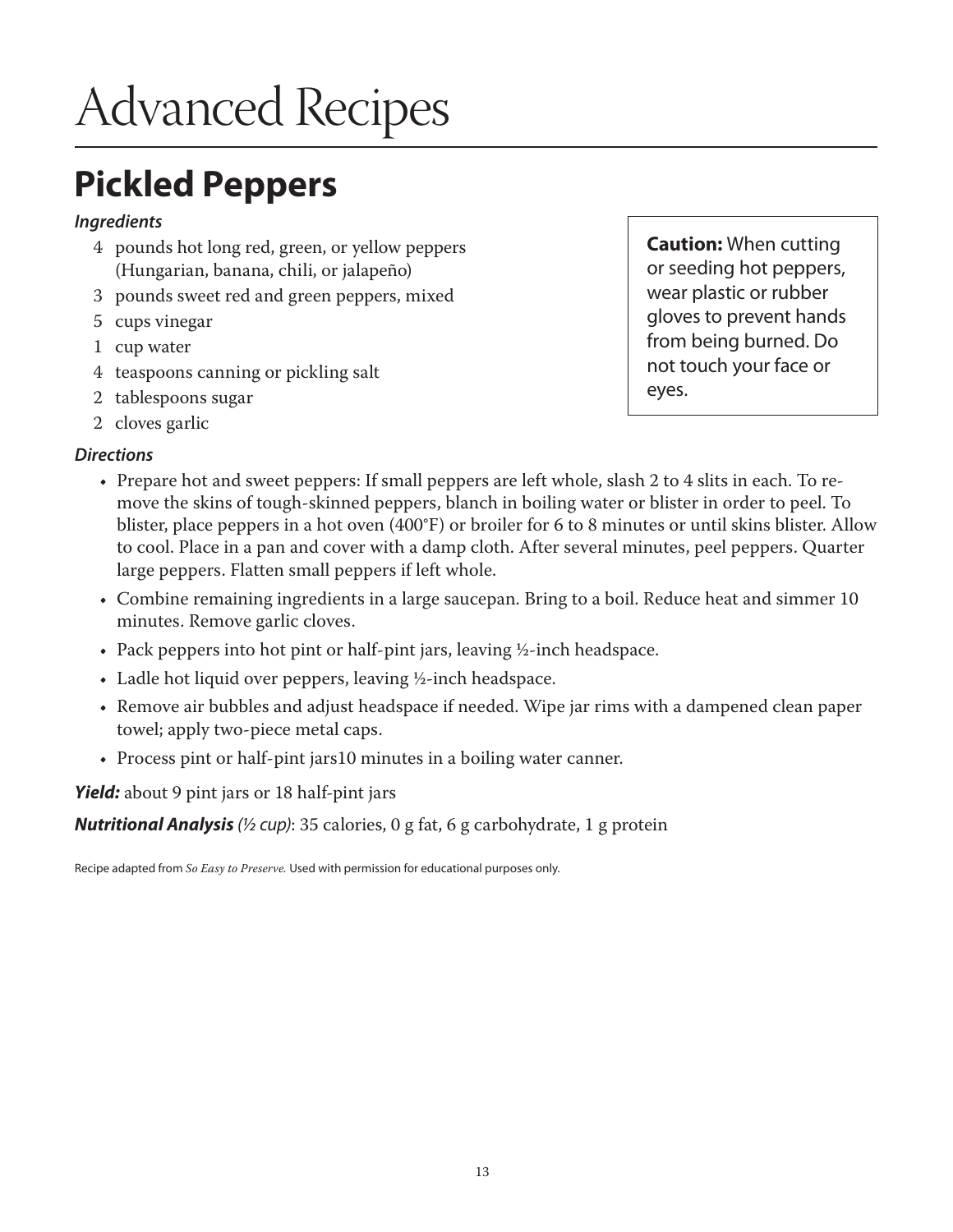### **Chow-Chow**

#### *Ingredients*

- 2 cups sliced cucumbers
- 2 cups chopped sweet peppers
- 2 cups chopped cabbage
- 2 cups sliced onions
- 2 cups chopped green tomatoes
- 2 cups fresh lima beans
- 2 cups cut green beans
- 2 cups sliced carrots
- 1½ cups salt
- 2½ quarts water, divided
	- 1 quart vinegar
	- 4 cups sugar
	- 2 tablespoons celery seed
	- 4 tablespoons mustard seed
	- 4 teaspoons turmeric

#### *Directions*

- Soak cucumbers, peppers, cabbage, onions, and tomatoes in salt water  $(1\frac{1}{2})$  cups salt to 2 quarts water) overnight in refrigerator. Drain well.
- Cook lima beans, green beans, and carrots until tender. Drain well.
- Combine drained vegetables with 2 cups water and remaining ingredients in a large saucepan. Boil 10 minutes.
- Pack hot mixture into hot pint jars, leaving ½-inch headspace.
- Remove air bubbles and adjust headspace if needed. Wipe jar rims with a dampened clean paper towel; apply two-piece metal caps.
- Process pint jars 10 minutes in a boiling water canner.

#### *Yield:* about 4 pint jars

*Nutritional Analysis (1 tablespoon)*: 25 calories, 0 g fat, 6 g carbohydrate, 0 g protein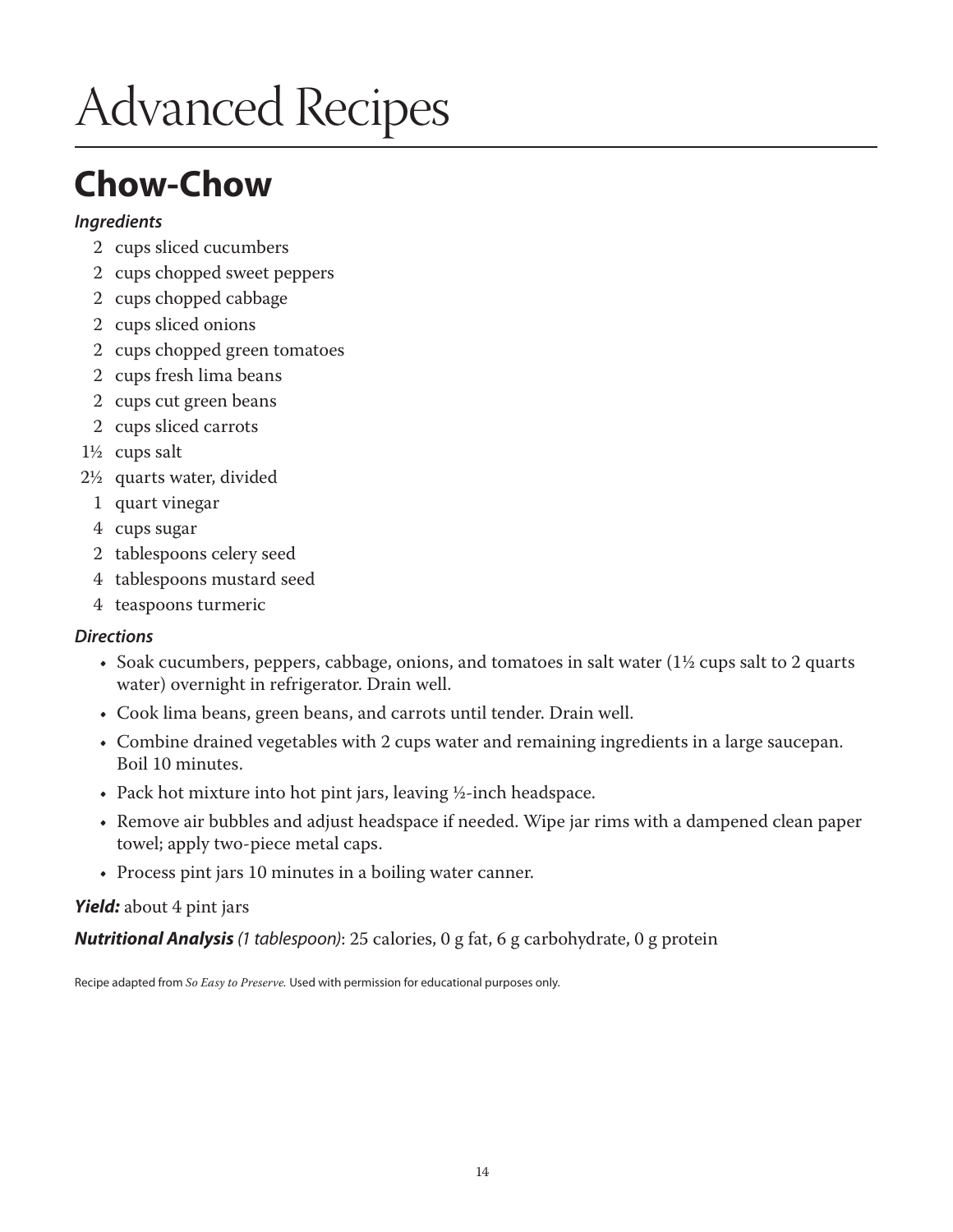### **Fermented Dill Pickles**

#### *Ingredients*

Use the following for each gallon capacity of your fermentation container:

- 4 pounds 4-inch pickling cucumbers
- 2 tablespoons dill seed or 4 to 5 heads fresh or dry dill weed
- 2 cloves garlic (optional)
- 2 dried red peppers (optional)
- 2 teaspoons whole mixed pickling spices (optional)
- $\frac{1}{2}$  cup canning or pickling salt
- ¼ cup vinegar
- 8 cups water

#### *Directions*

- Cut  $\frac{1}{16}$ -inch slice off blossom ends of cucumbers and discard. Leave  $\frac{1}{4}$  inch of stems attached.
- Place half of dill and spices on bottom of a clean, suitable container. Add cucumbers, remaining dill, and spices.
- Dissolve salt in vinegar and water and pour over cucumbers. Add suitable cover and weight.
- Store where temperature is between 70° and 75°F for about 3 to 4 weeks while fermenting. Temperatures of 55° to 65°F are acceptable, but the fermentation will take 5 to 6 weeks. Avoid temperatures above 80°F, or pickles will become too soft during fermentation.
- Fermenting pickles cure slowly. Check the container several times a week and promptly remove surface scum or mold. **Caution: If the pickles become soft, slimy, or develop a disagreeable odor, discard them.** Fermentation is complete when bubbling ceases.
- Fully fermented pickles may be stored in the original container for about 4 to 6 months, provided they are refrigerated and surface scum and mold are removed regularly.
- Canning fully fermented pickles is a better way to store them. To can them, pour the brine into a saucepan, heat slowly to a boil, and simmer 5 minutes. Filter brine through paper coffee filters to reduce cloudiness, if desired. Fill hot pint or quart jars with pickles and hot brine, leaving ½-inch headspace. Remove air bubbles and adjust headspace if needed. Wipe jar rims with a dampened clean paper towel; apply two-piece metal caps. Process pint jars for 10 minutes or quart jars for 15 minutes in a boiling water canner.

#### *Yield:* about 4 pint jars or 2 quart jars

*Nutritional Analysis (½ cup)*: 15 calories, 0 g fat, 3 g carbohydrate, 1 g protein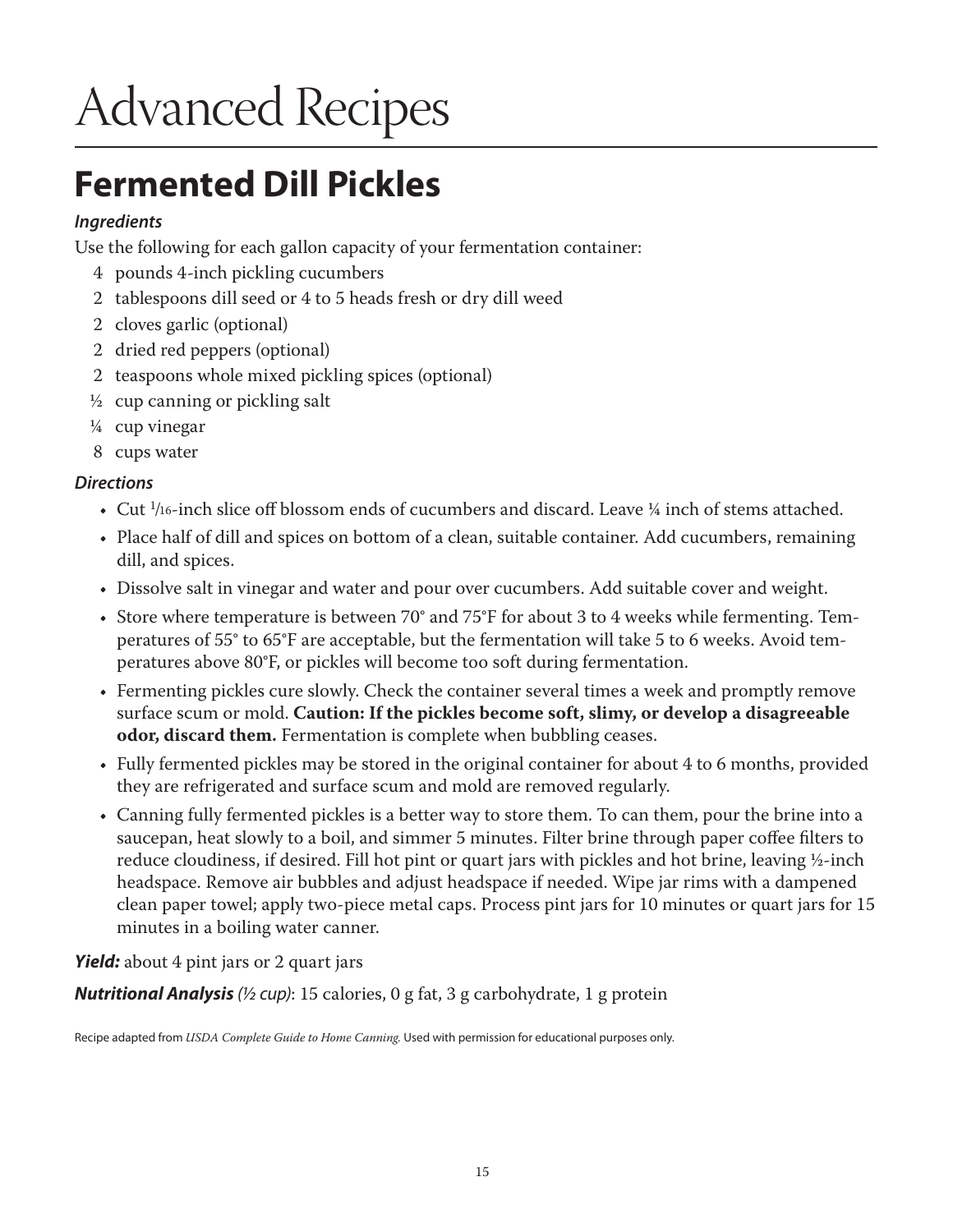### **Sauerkraut**

#### *Ingredients*

- 25 pounds cabbage
- ¾ cup canning or pickling salt

#### *Directions*

- Work with about 5 pounds of cabbage at a time. Discard outer leaves. Rinse heads under cold running water and drain. Cut heads in quarters and remove cores. Shred or slice to a thickness of a quarter. Put cabbage in a suitable fermentation container and add 3 tablespoons of salt. Mix thoroughly, using clean hands. Pack firmly until salt draws juices from cabbage.
- Repeat shredding, salting, and packing until all cabbage is in the container. Be sure the container is deep enough so that its rim is at least 4 or 5 inches above the cabbage.

**Quality:** For the best sauerkraut, use firm heads of fresh cabbage. Shred cabbage and start fermentation between 24 and 48 hours after harvest.

- If juice does not cover cabbage, add boiled and cooled brine (1½ tablespoons of salt per quart of water).
- Add plate and weights; cover container with a clean bath towel. Store at 70° to 75°F while fermenting. At temperatures between 70° and 75°F, sauerkraut will be fully fermented in about 3 to 4 weeks. At 60° to 65°F, fermentation may take 5 to 6 weeks. At temperatures lower than 60°F, sauerkraut may not ferment. Above 75°F, sauerkraut may become soft.
- If you weigh the cabbage down with a brine-filled bag, do not disturb the crock until normal fermentation is completed (when bubbling ceases). If you use jars as weight, you will have to check the kraut two to three times each week and remove scum if it forms.
- Fully fermented sauerkraut may be kept tightly covered in the refrigerator for several months, or it may be canned as follows.
- *• To can using a hot pack:* Bring sauerkraut and liquid slowly to a boil in a large kettle, stirring frequently. Remove from heat and fill hot pint or quart jars firmly with sauerkraut and juices, leaving ½-inch headspace. Remove air bubbles and adjust headspace if needed. Wipe jar rims with a dampened clean paper towel; apply two-piece metal caps. Process pint jars for 10 minutes or quart jars for 15 minutes in a boiling water canner.
- *• To can using a raw pack:* Fill hot pint or quart jars firmly with sauerkraut and cover with juices, leaving ½-inch headspace. Remove air bubbles and adjust headspace if needed. Wipe jar rims with a dampened clean paper towel; apply two-piece metal caps. Process pint jars for 20 minutes or quart jars for 25 minutes in a boiling water canner.

*Yield:* about 18 pint jars or 9 quart jars

*Nutritional Analysis (½ cup)*: 40 calories, 0 g fat, 9 g carbohydrate, 2 g protein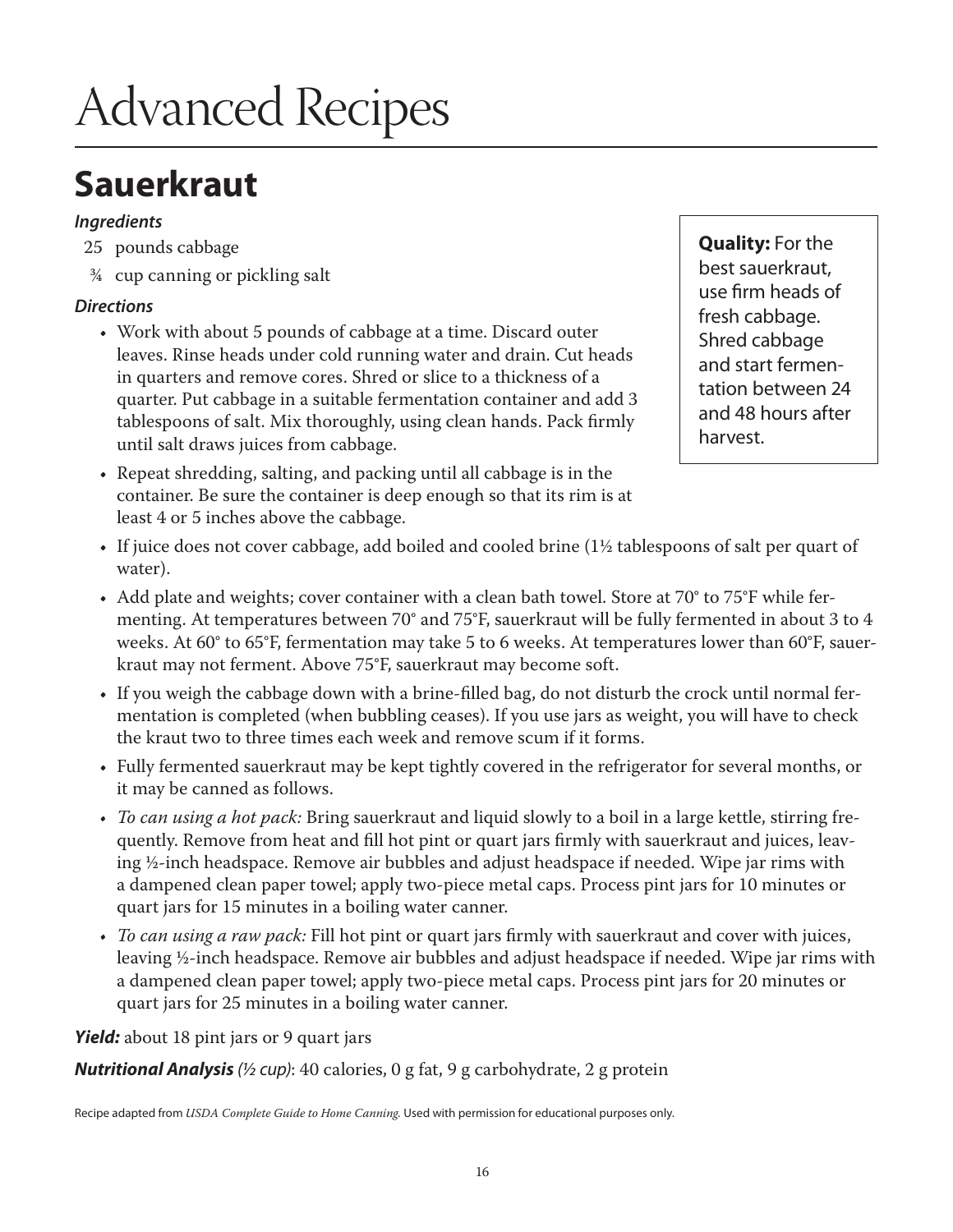## **No Sugar Added Pickled Beets**

#### *Ingredients*

- 7 pounds 2- to 2½-inch diameter beets
- 6 cups vinegar
- 1½ teaspoons canning or pickling salt
- 2 cups Splenda<sup>®</sup>
- 3 cups water
- 2 cinnamon sticks
- 12 whole cloves
- 4 to 6 onions (2- to 2½-inch diameter), thinly sliced (optional)

#### *Directions*

- Trim off beet tops, leaving 1 inch of stem and roots to prevent bleeding of color. Cover similar sizes together with boiling water and cook until tender (about 25 to 30 minutes). **Caution: Drain and discard cooking liquid.** Cool beets. Trim off roots and stems and slip off skins. Slice into ¼-inch slices.
- Combine vinegar, salt, Splenda<sup>®</sup>, and fresh water in a large saucepan. Tie cinnamon sticks and cloves in spice bag and add to vinegar mixture. Bring to a boil. Add beets and onions. Simmer 5 minutes. Remove spice bag.
- Fill hot pint jars with beets and onions, leaving ½-inch headspace. Ladle boiling vinegar solution over beets and onions, leaving ½-inch headspace.
- Remove air bubbles and adjust headspace if needed. Wipe jar rims with a dampened clean paper towel; apply two-piece metal caps.
- Process pint jars 30 minutes in a boiling water canner.

#### *Yield:* about 8 pint jars

*Nutritional Analysis (½ cup)*: 60 calories, 0 g fat, 13 g carbohydrate, 2 g protein

**Variation:** For pickled whole baby beets, follow above directions but use beets that are no more than 1 to 1½ inches in diameter. Pack whole after cooking, trimming, and peeling; do not slice. Onions may be omitted.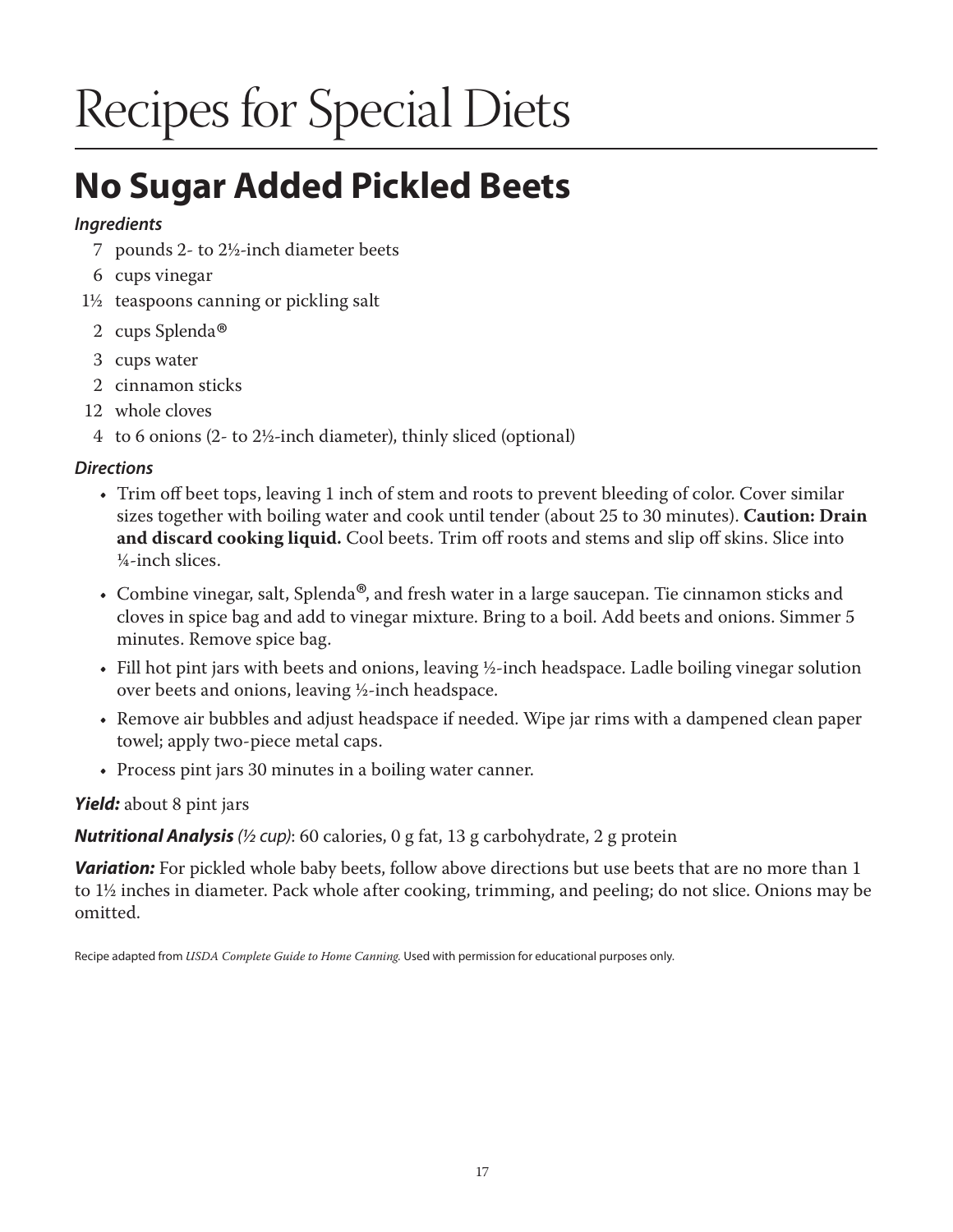## **No Sugar Added Sweet Pickle Cucumber Slices**

#### *Ingredients*

- 3½ pounds pickling cucumbers, blossom ends removed, cut into ¼-inch slices boiling water to cover sliced cucumbers
	- 4 cups cider vinegar
	- 1 cup water
	- <sup>3</sup> cups Splenda®
	- 1 tablespoon canning or pickling salt
	- 1 tablespoon mustard seed
	- 1 tablespoon whole allspice
	- 1 tablespoon celery seed
	- 4 1-inch cinnamon sticks (optional)

#### *Directions*

- Pour boiling water over cucumber slices and let stand 5 to 10 minutes. Drain off hot water and pour cold water over cucumbers. Let cold water run continuously over cucumber slices, or change water frequently until cucumbers are cooled. Drain slices well.
- Combine vinegar, 1 cup water, Splenda<sup>®</sup>, salt, and spices in a large saucepan. Bring to a boil. Add drained cucumber slices carefully to the boiling liquid and return to a boil.
- Place one cinnamon stick in each hot pint jar, if desired. Pack hot pickle slices into hot jars, leaving ½-inch headspace. Cover with boiling liquid, leaving ½-inch headspace.
- Remove air bubbles and adjust headspace if needed. Wipe jar rims with a dampened clean paper towel; apply two-piece metal caps.
- Process pint jars 10 minutes in a boiling water canner.

#### *Yield:* about 4 or 5 pint jars

*Nutritional Analysis (½ cup)*: 40 calories, 0 g fat, 8 g carbohydrate, 1 g protein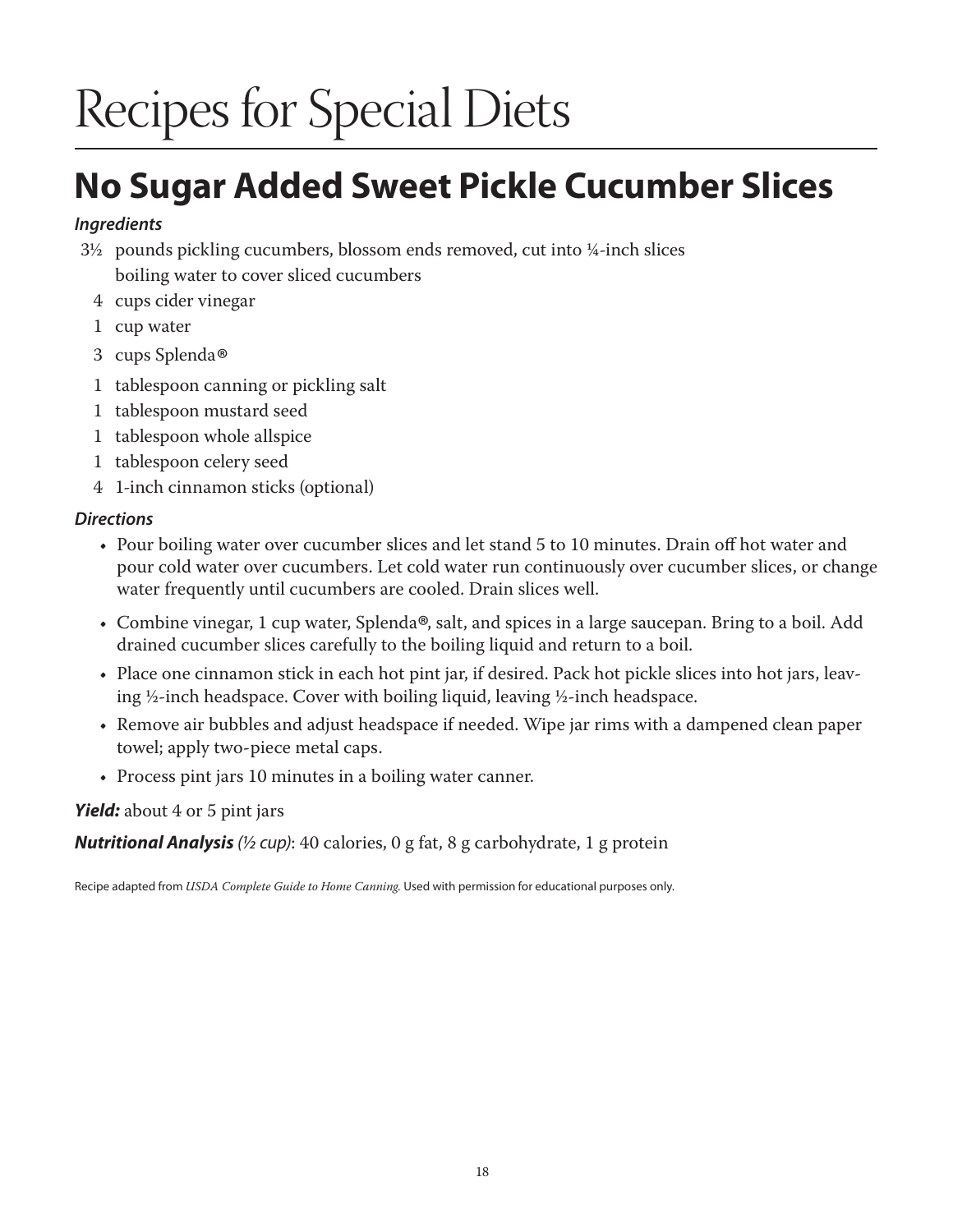## **Reduced Sodium Sliced Dill Pickles**

#### *Ingredients*

- 4 pounds 3- to 5-inch pickling cucumbers, blossom ends removed, cut into ¼-inch slices
- 6 cups vinegar
- 6 cups sugar
- 2 tablespoons canning or pickling salt
- 1½ teaspoons celery seed
- 1½ teaspoons mustard seed
	- 2 large onions, thinly sliced
	- 8 heads fresh dill

#### *Directions*

- Combine vinegar, sugar, salt, celery seed, and mustard seed in a large saucepan. Bring to a boil.
- Place 2 slices of onion and ½ dill head on bottom of each hot pint jar. Pack cucumber slices into hot pint jars, leaving ½-inch headspace. Add 1 slice of onion and ½ dill head on top. Ladle hot liquid over cucumbers, leaving ¼-inch headspace.
- Remove air bubbles and adjust headspace if needed. Wipe jar rims with a dampened clean paper towel; apply two-piece metal caps.
- Process pint jars 15 minutes in a boiling water canner.

#### *Yield:* about 8 pint jars

*Nutritional Analysis (½ cup)*: 110 calories, 0 g fat, 30 g carbohydrate, 0 g protein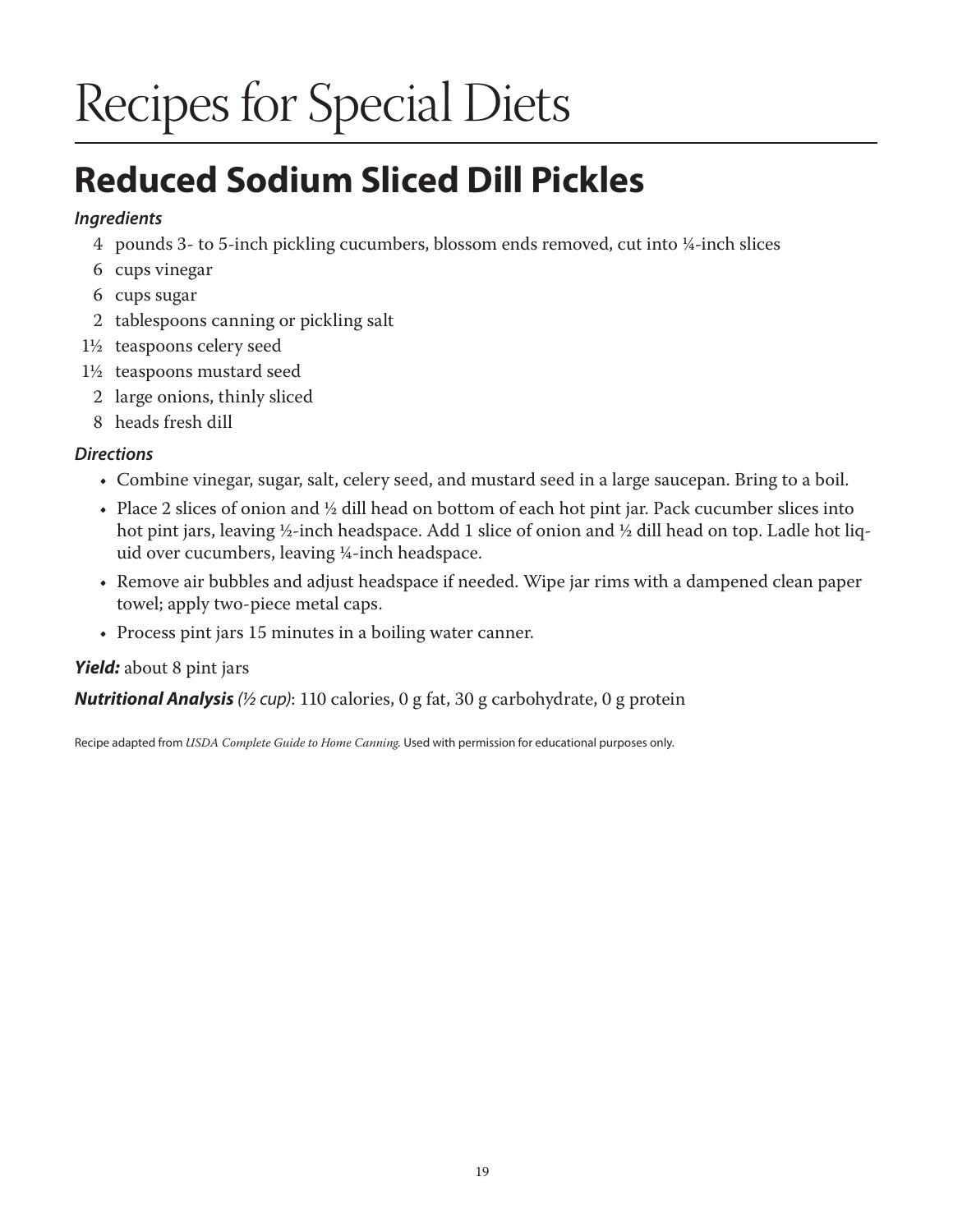### **Reduced Sodium Sliced Sweet Pickles**

#### *Ingredients*

4 pounds 3- to 4-inch pickling cucumbers, blossom ends removed, cut into ¼-inch slices

#### **Canning syrup**

- 1<sup>2</sup>/<sub>3</sub> cups vinegar
	- 3 cups sugar
- 1 tablespoon whole allspice
- 2¼ teaspoons celery seed

#### **Brining solution**

- 1 quart vinegar
- 1 tablespoon canning or pickling salt
- 1 tablespoon mustard seed
- $\frac{1}{2}$  cup sugar

#### *Directions*

- Combine all ingredients for canning syrup in a large saucepan and bring to a boil. Keep syrup hot until used.
- In another large saucepan, mix the ingredients for the brining solution. Add the sliced cucumbers, cover, and simmer until the cucumbers change color from bright to dull green (about 5 to 7 minutes). Drain the cucumber slices and discard the brining solution.
- Pack hot cucumber slices into hot pint jars, leaving ½-inch headspace. Cover with hot canning syrup, leaving ½-inch headspace.
- Remove air bubbles and adjust headspace if needed. Wipe jar rims with a dampened clean paper towel; apply two-piece metal caps.
- Process pint jars 10 minutes in a boiling water canner.

#### *Yield:* about 4 to 5 pint jars

*Nutritional Analysis (½ cup)*: 90 calories, 0 g fat, 26 g carbohydrate, 1 g protein